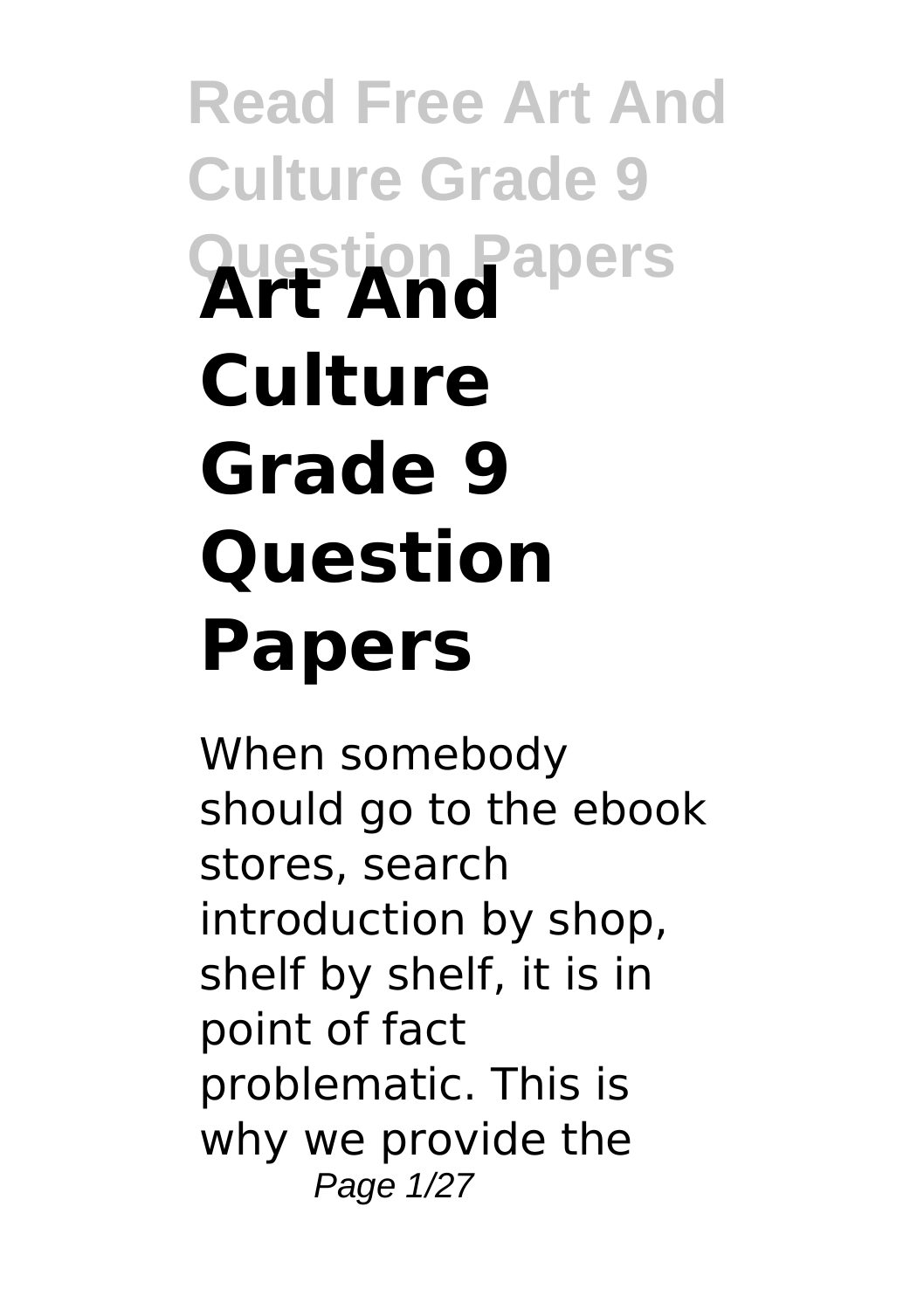**Read Free Art And Culture Grade 9 Question Papers** ebook compilations in this website. It will definitely ease you to see guide **art and culture grade 9 question papers** as you such as.

By searching the title, publisher, or authors of guide you essentially want, you can discover them rapidly. In the house, workplace, or perhaps in your method can be all best area within net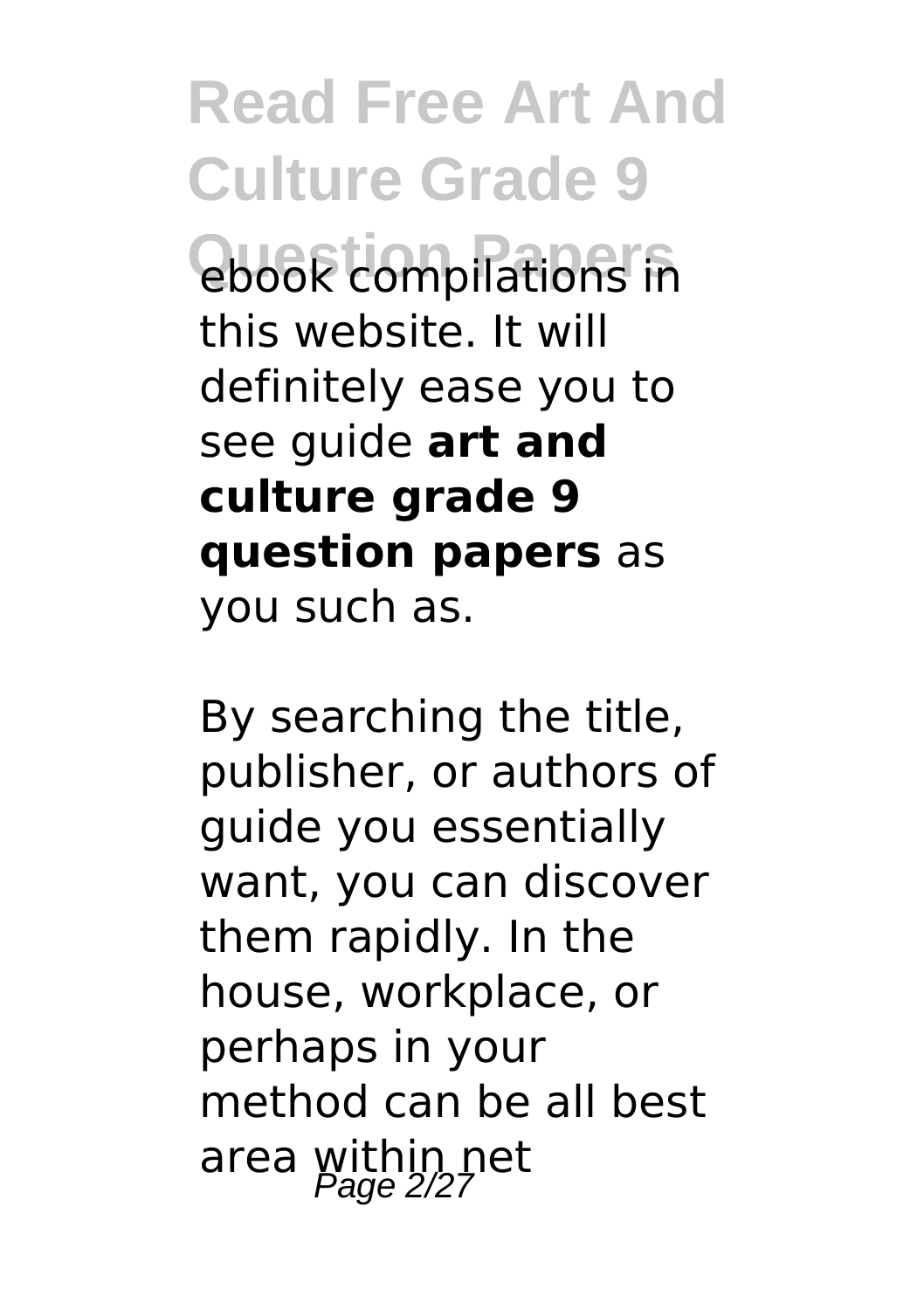**Read Free Art And Culture Grade 9 Quinections. Propers** goal to download and install the art and culture grade 9 question papers, it is definitely easy then, previously currently we extend the link to buy and create bargains to download and install art and culture grade 9 question papers consequently simple!

You can browse the library by category (of which there are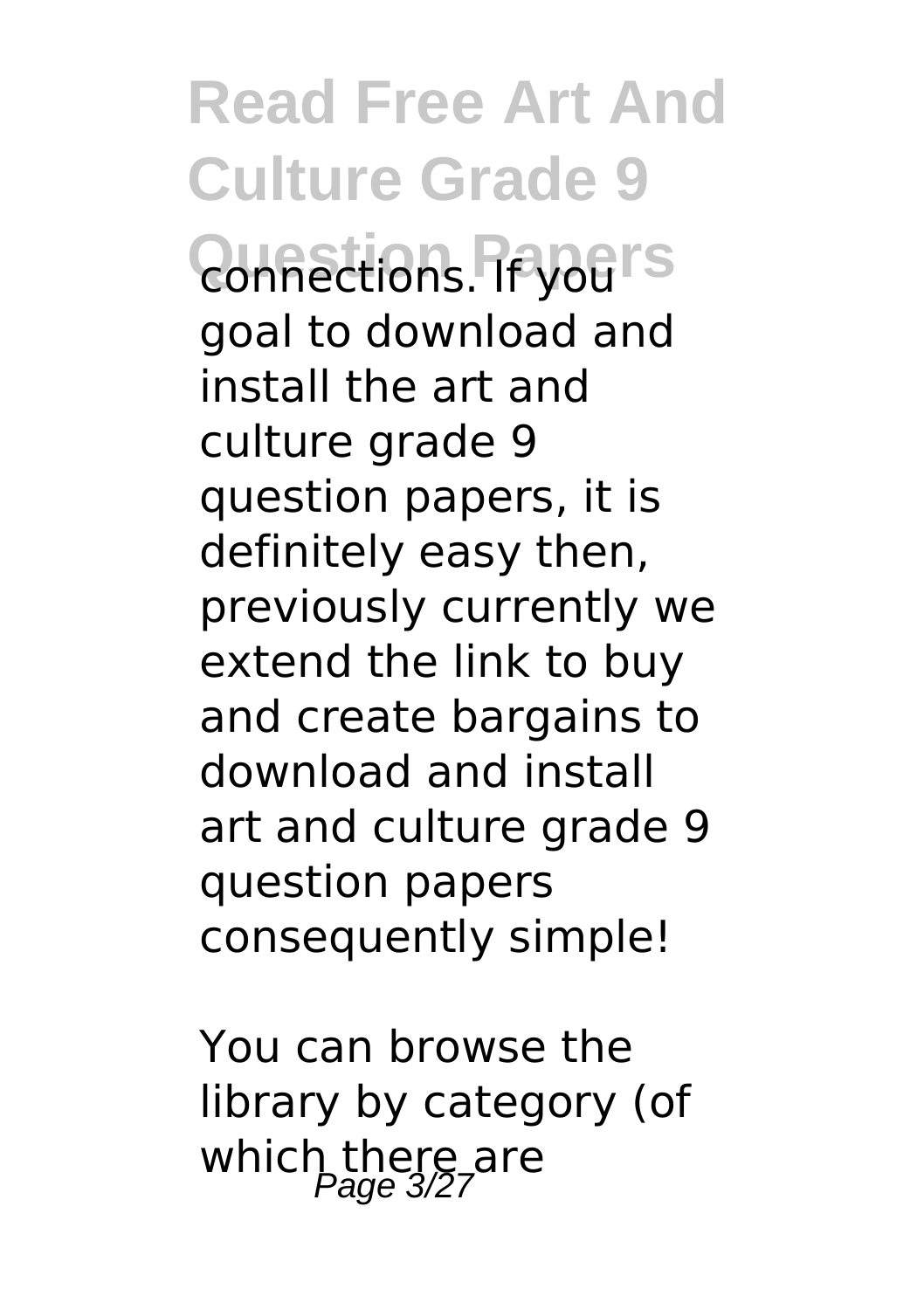**Read Free Art And Culture Grade 9**

hundreds), by most<sup>'s</sup> popular (which means total download count), by latest (which means date of upload), or by random (which is a great way to find new material to read).

### **Art And Culture Grade 9**

Grade 9 African Culture through the Arts Grade 9 Staging conventions and structure of a play Grade 9 Response to music, dance Grade 9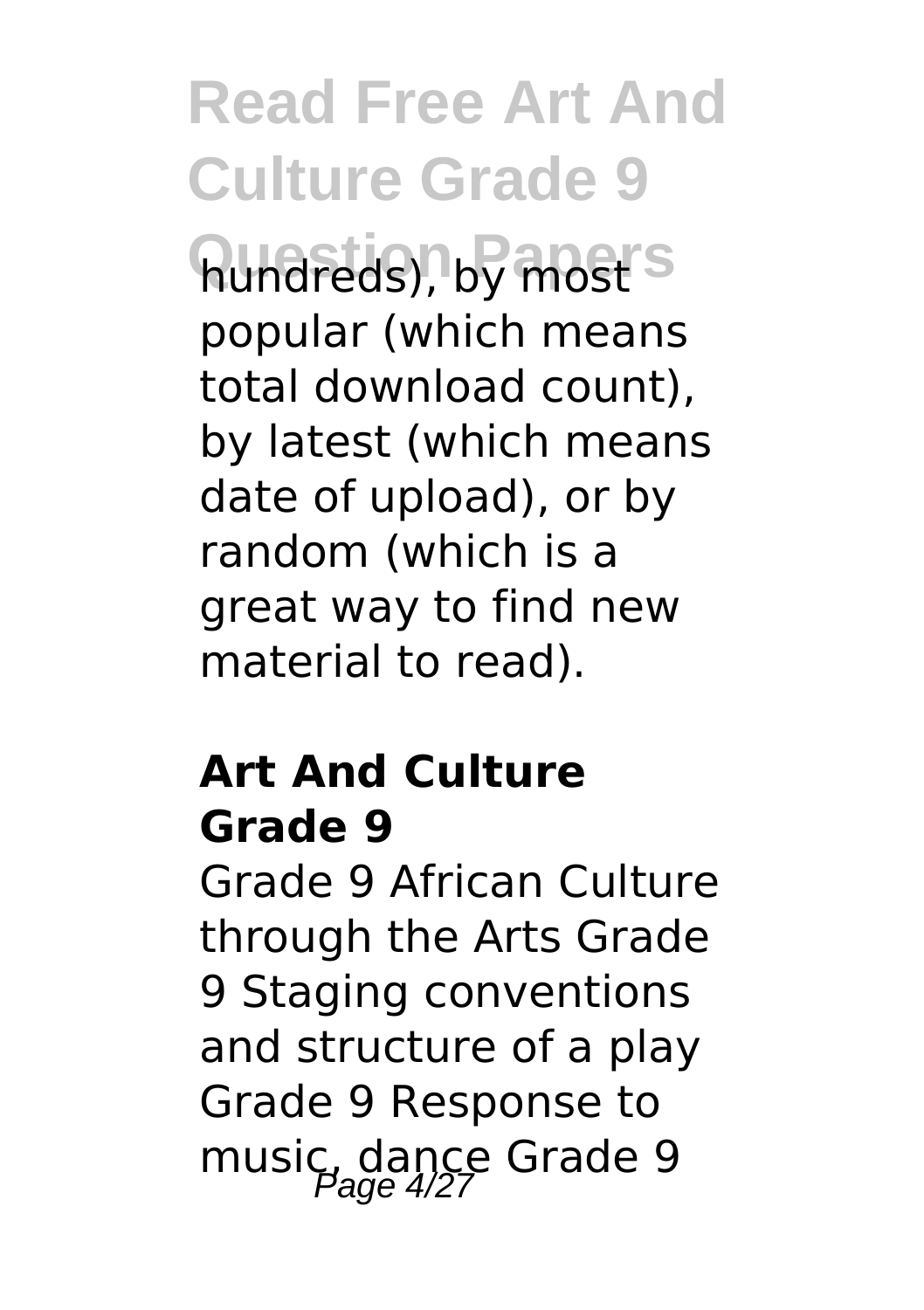**Read Free Art And Culture Grade 9 Question Papers** Commentary on artwork Grade 9 Interviews on South African Culture Grade 9 Music in advertisements Grade 9 Industrial design Grade 9 Media and the Arts Grade 9 Principles of design Grade 9 About an art exhibition

...

### **Arts and Culture Assessment Bank Items Grade 9** 2.4 Subcultures in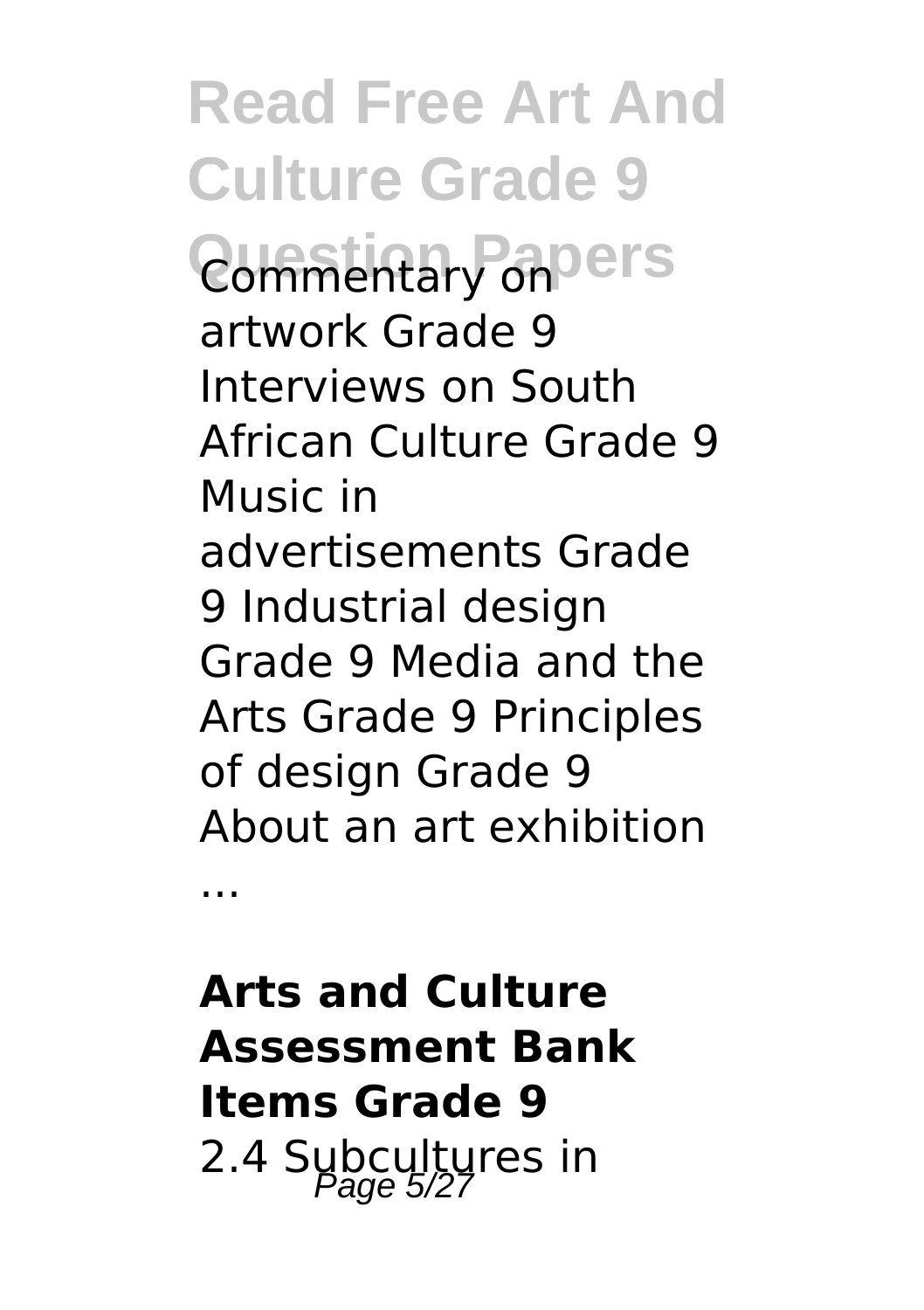**Read Free Art And Culture Grade 9 Question Papers** terms of arts and culture 4 2.4.1 ARTS AND CULTURE 2.4.2 Grade 9 2.4.3 EXPRESSION AND COMMUNICATION 2.4.4 Module 8 2.4.5 SUBCULTURES IN TERMS OF ARTS AND CULTURE VISUAL ART Activity 1 (individual/group work) to IDENTIFY subcultures in terms of arts and culture, and to discuss how they influence fashions  $\cdot$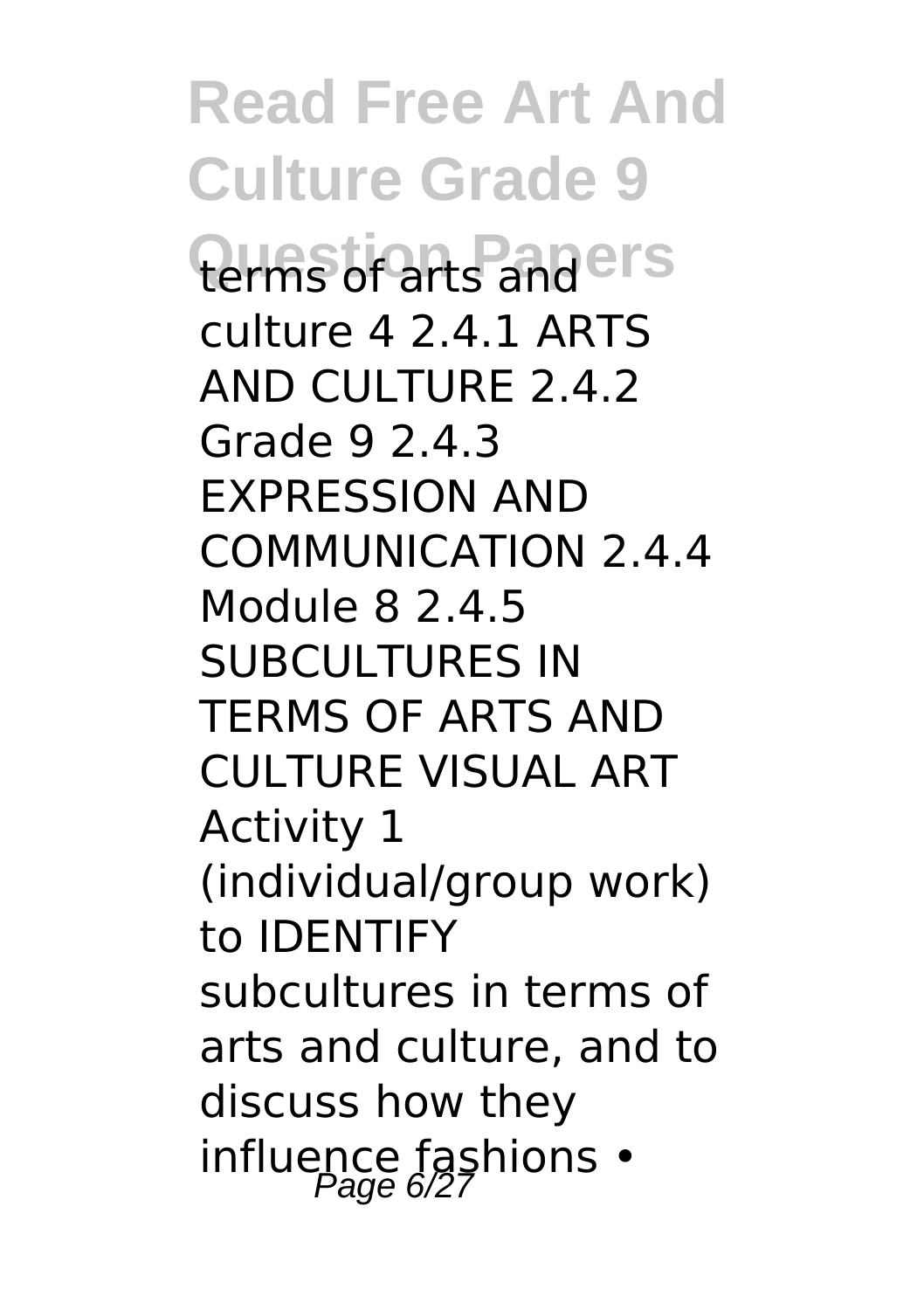**Read Free Art And Culture Grade 9 Q**EADING THE apers

### **Full text of "Arts and Culture Grade 9"**

Find art lesson plans for high school students (grade 9-12, ages 14 and up). Art curriculum for secondary school teachers.

### **High school art lesson plans. Grades 9-12 (ages 14 years**

**...**

GRADE 9 NOVEMBER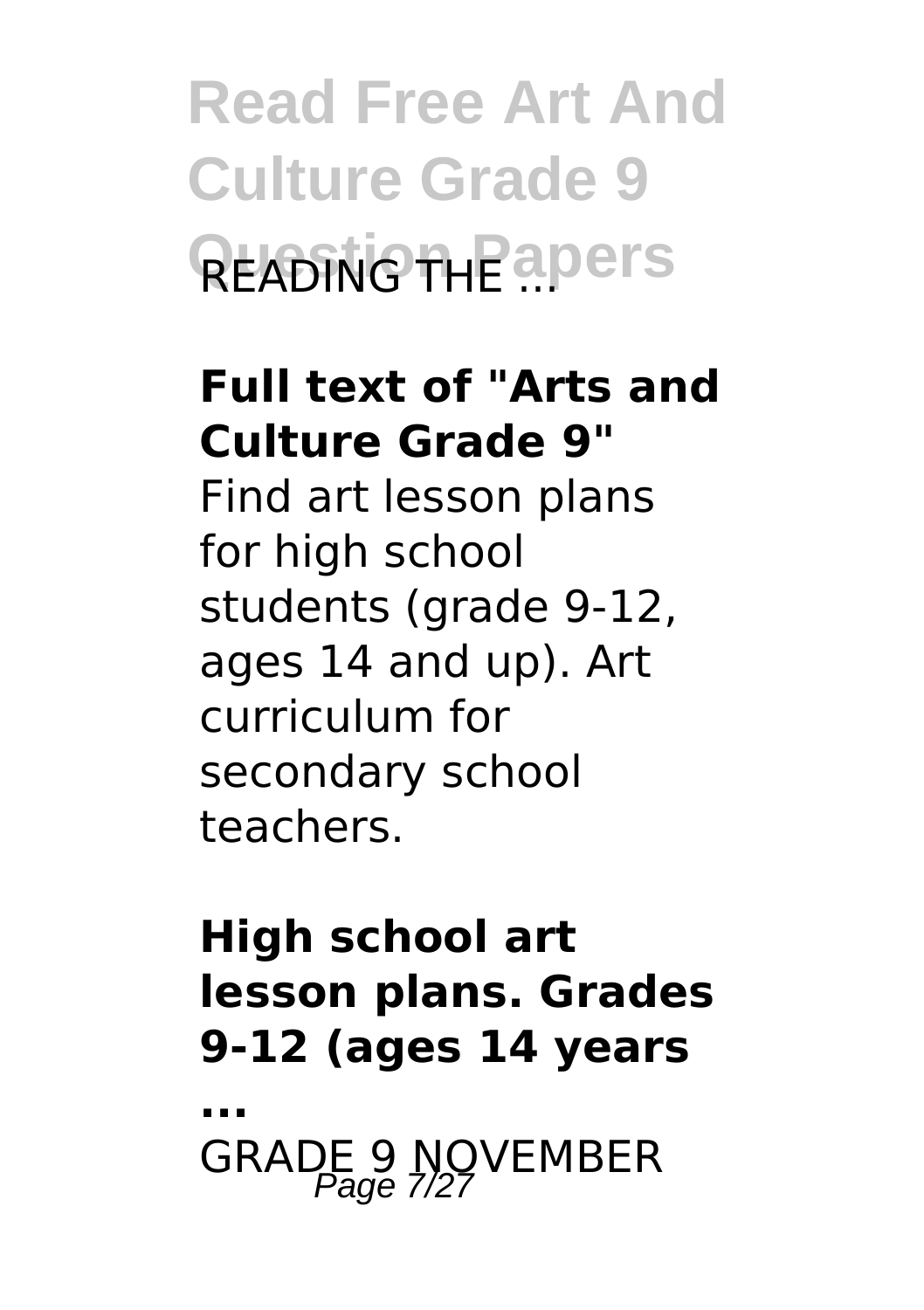**Read Free Art And Culture Grade 9 2012 ARTS AND PETS** CULTURE MARKS: 100 TIME: 2 hours This question paper consists of 12 pages. 2 ARTS & CULTURE (NOVEMBER 2012) INSTRUCTIONS AND INFORMATION Read the instructions carefully before answering questions. 1. Answer ALL questions. 2. Number your answers correctly.

### **GRADE 9 NOVEMBER 2012 ARTS AND** Page 8/27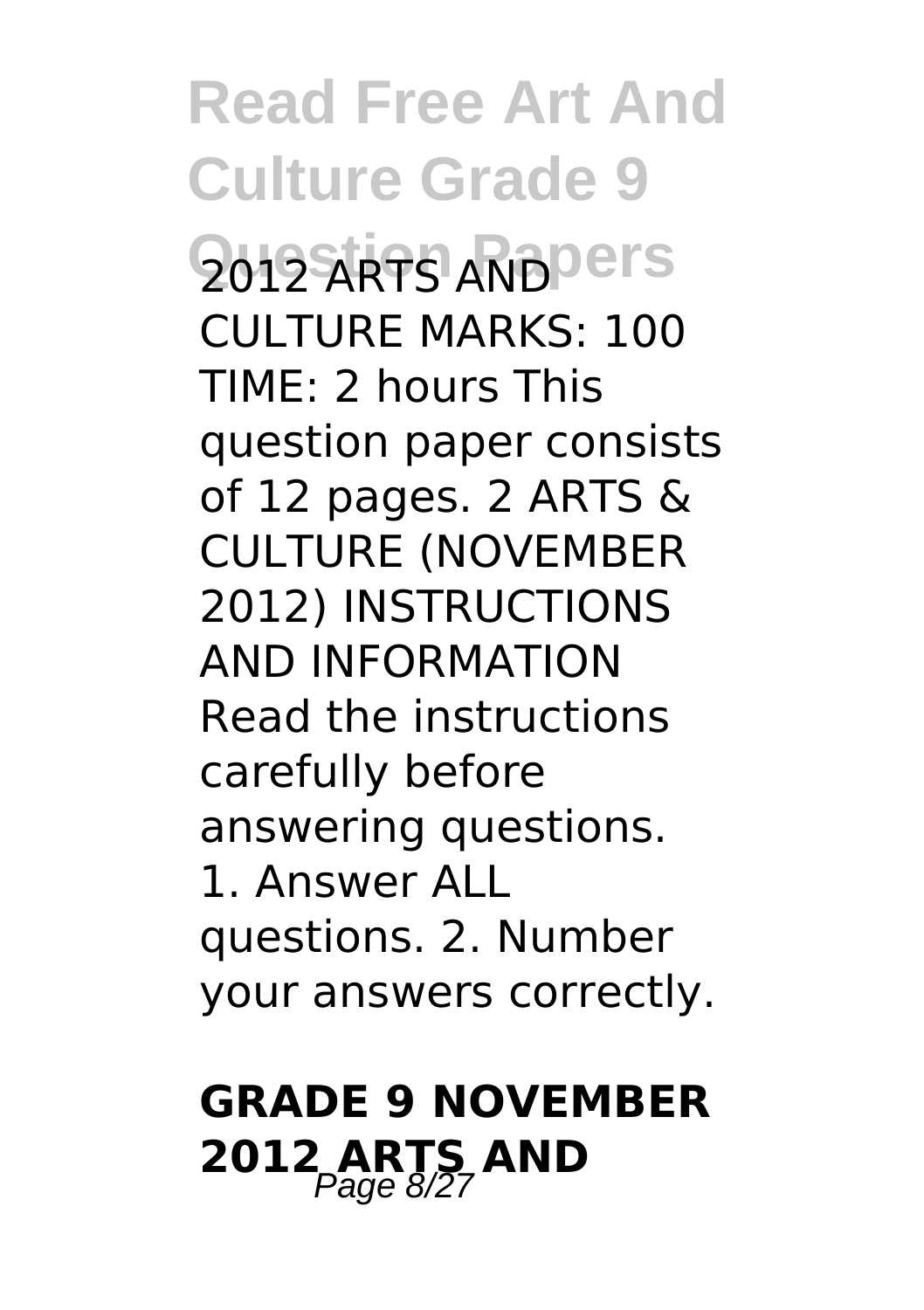**Read Free Art And Culture Grade 9 Question Papers** GRADE 9 NOVEMBER 2012 ARTS AND **CULTURE** MEMORANDUM MARKS: 100 This memorandum consists of 4 pages. 2 ARTS & CULTURE (Memo) (NOVEMBER 2012) QUESTION 1 DANCE 1.1 A Travelling from place to place. (1) 1.2 A Clear beginning, the middle and the ending. (1) 1.3 D Pitch (1) 1.4 B Slap! ...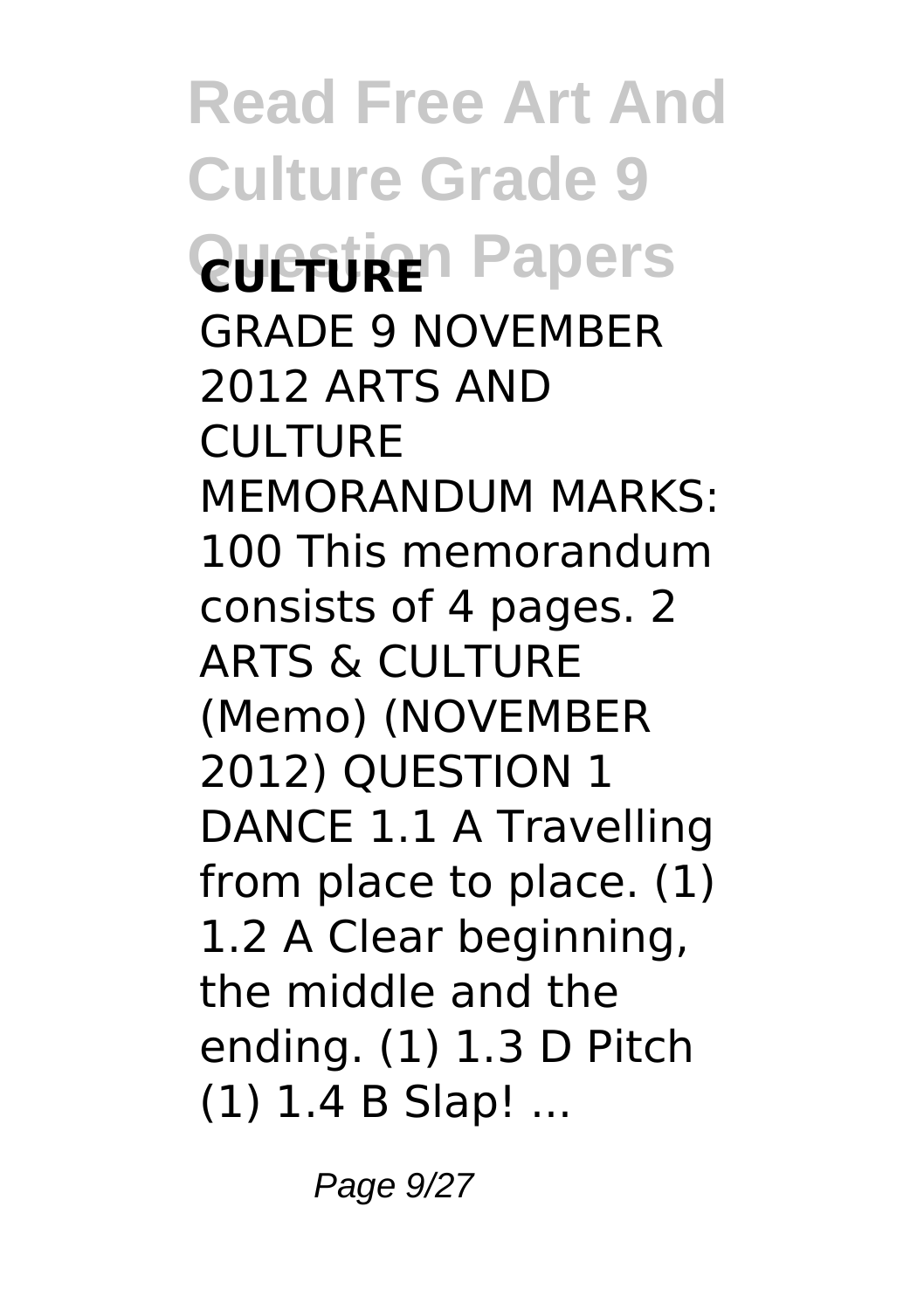**Read Free Art And Culture Grade 9 Question Papers GRADE 9 NOVEMBER 2012 ARTS AND CULTURE MEMORANDUM** ARTS LEARNERS' MATERIAL GRADE 9 Unit 2 A r t s o f t h e R e n a i s s a n c e a n d B a r o q u e P e r i o d Page 235 SUMMARY Line, shape, space, color, value, and texture are important elements of arts that help express feelings, mood, and meaning through art symbols.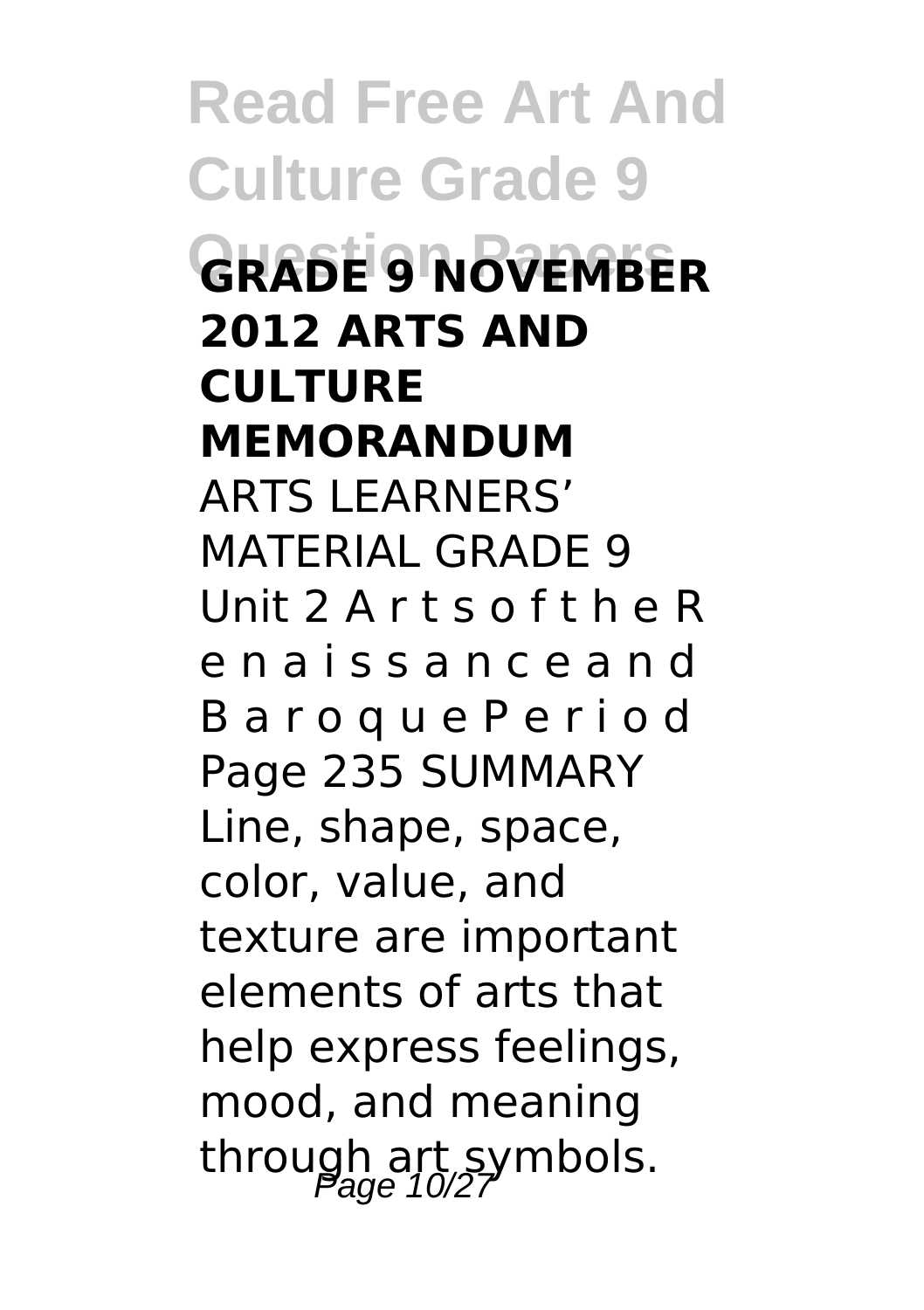# **Read Free Art And Culture Grade 9**

**Question Papers** Art is very important in the promotion of cultural pride and unity. The greatest cathedral building of the Renaissance Period was the rebuilding of St. Peter's Basilica in Rome. The Baroque style was brought by the ...

#### **Grade 9 Module In ARTS - SlideShare**

should be used in conjunction with all relevant Policy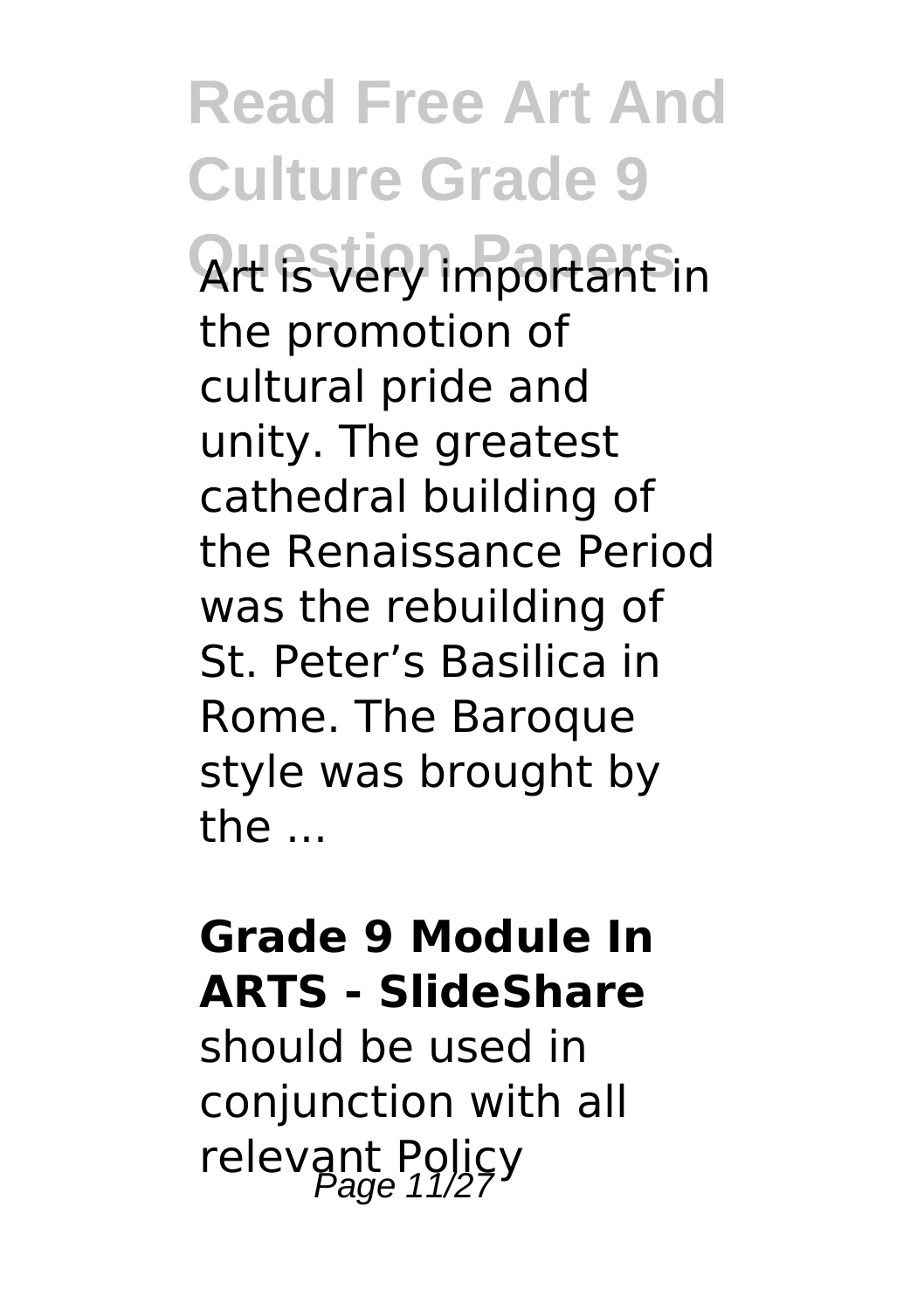**Read Free Art And Culture Grade 9 Question Papers** Assessment Guidelines, viz, National Curriculum Statements Grade R-9, National Assessment Guidelines and Provincial Assessment Guidelines. It should be borne in mind that Arts and Culture deals mainly with four Arts Disciplines which are: Music, Visual Arts, Dance and Drama.

**Province of the**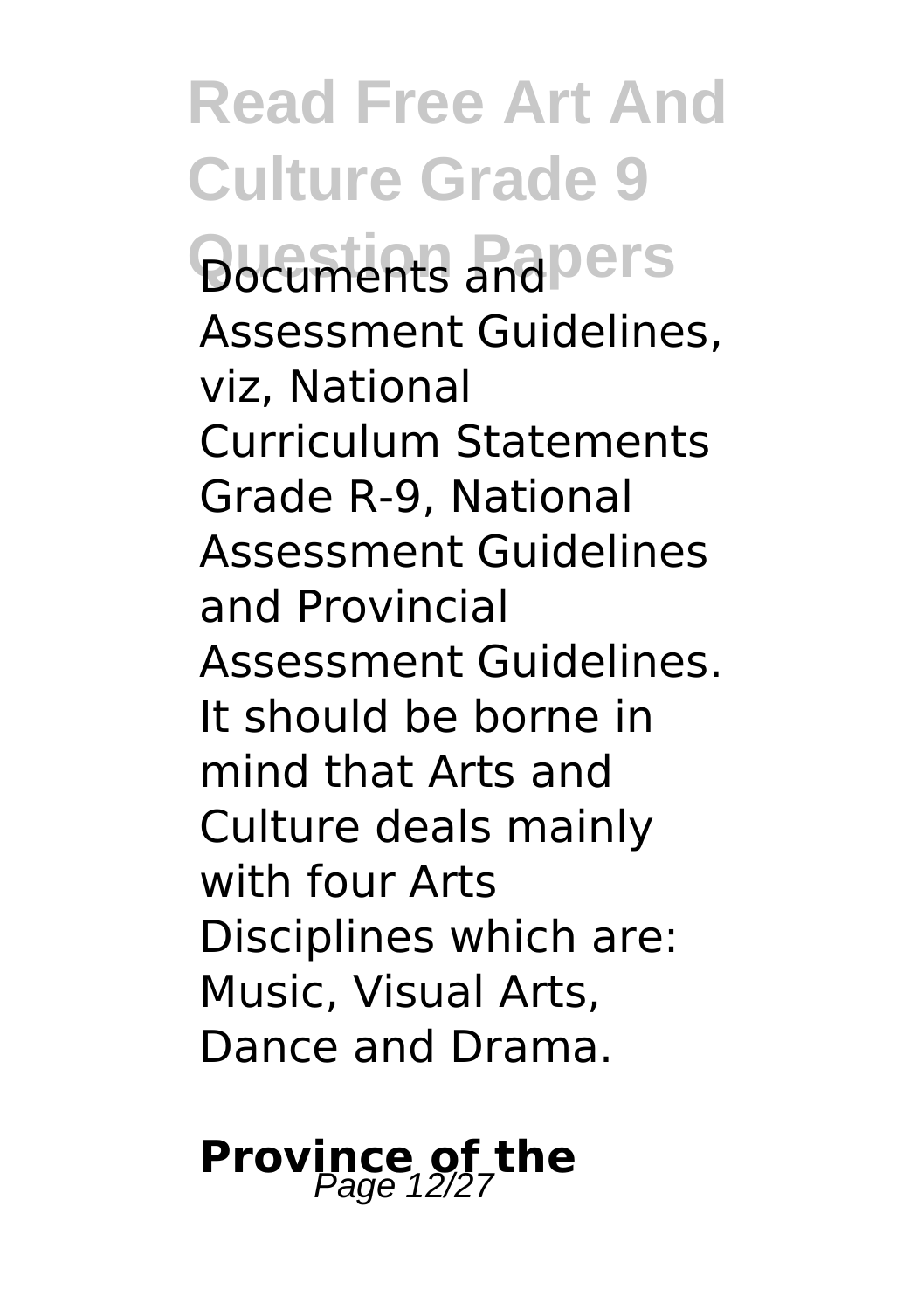**Read Free Art And Culture Grade 9 Question Papers Eastern Cape DEPARTMENT OF EDUCATION** Arts and Culture: Skills Development Workshop Durban (Feb 2008 and 2009) District officials developing character traits using found ... (CAPS): Creative Arts Senior Phase Grade 7- 9 (1497.39 Kb) Final Curriculum and Assessment Policy Statement (CAPS): Creative Arts Senior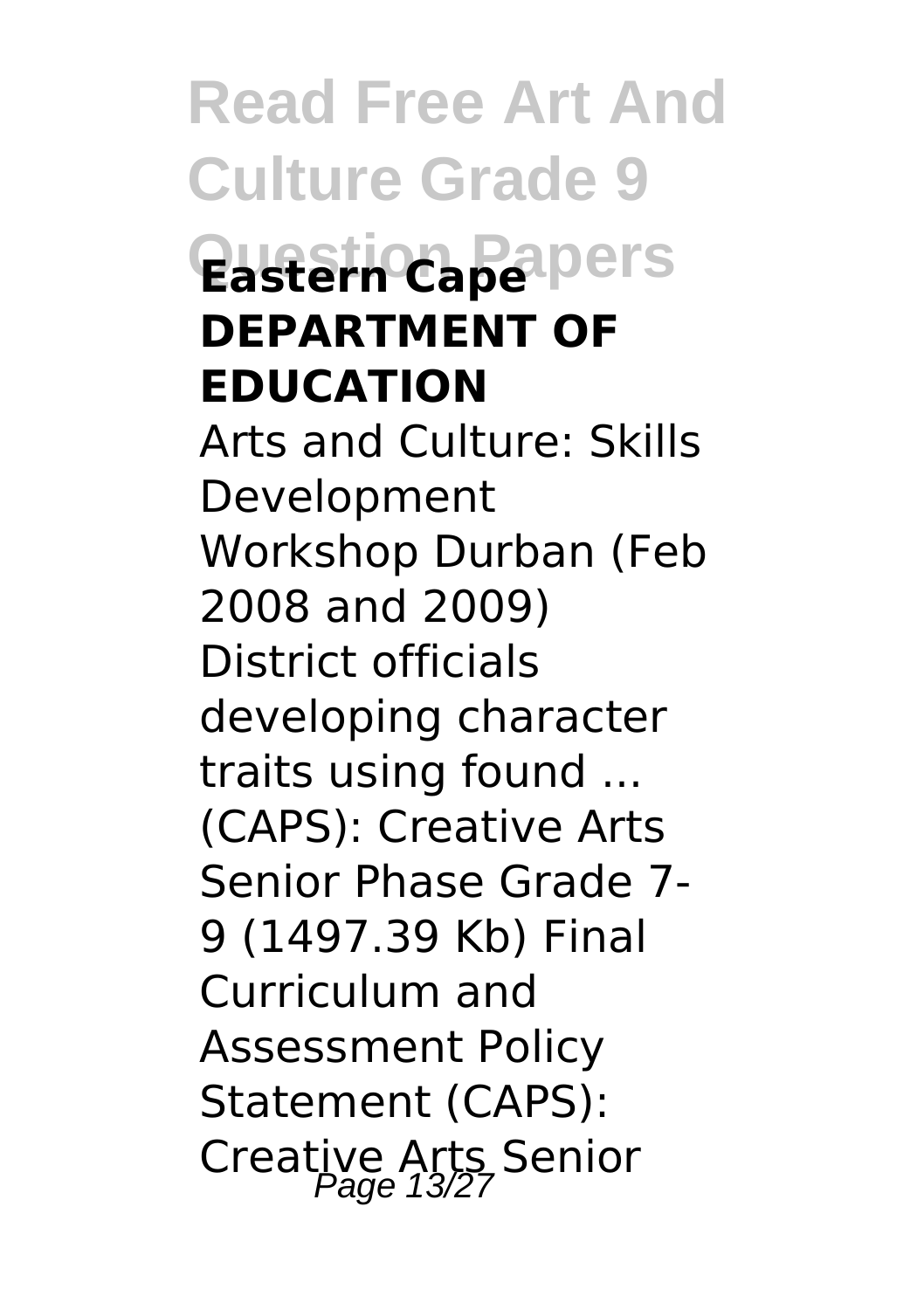**Read Free Art And Culture Grade 9** Phase Grade 710 ers

### **Arts & Culture > Arts and Culture**

In Grades 7, 8 and 9, Creative Arts is allocatedtwo hours per week (5 day cycle). Learners study only TWO art forms, but schools may offer FOUR art forms. Eachof the two art forms is allocatedone hour per week. This allows for depth of study and to prepare learners for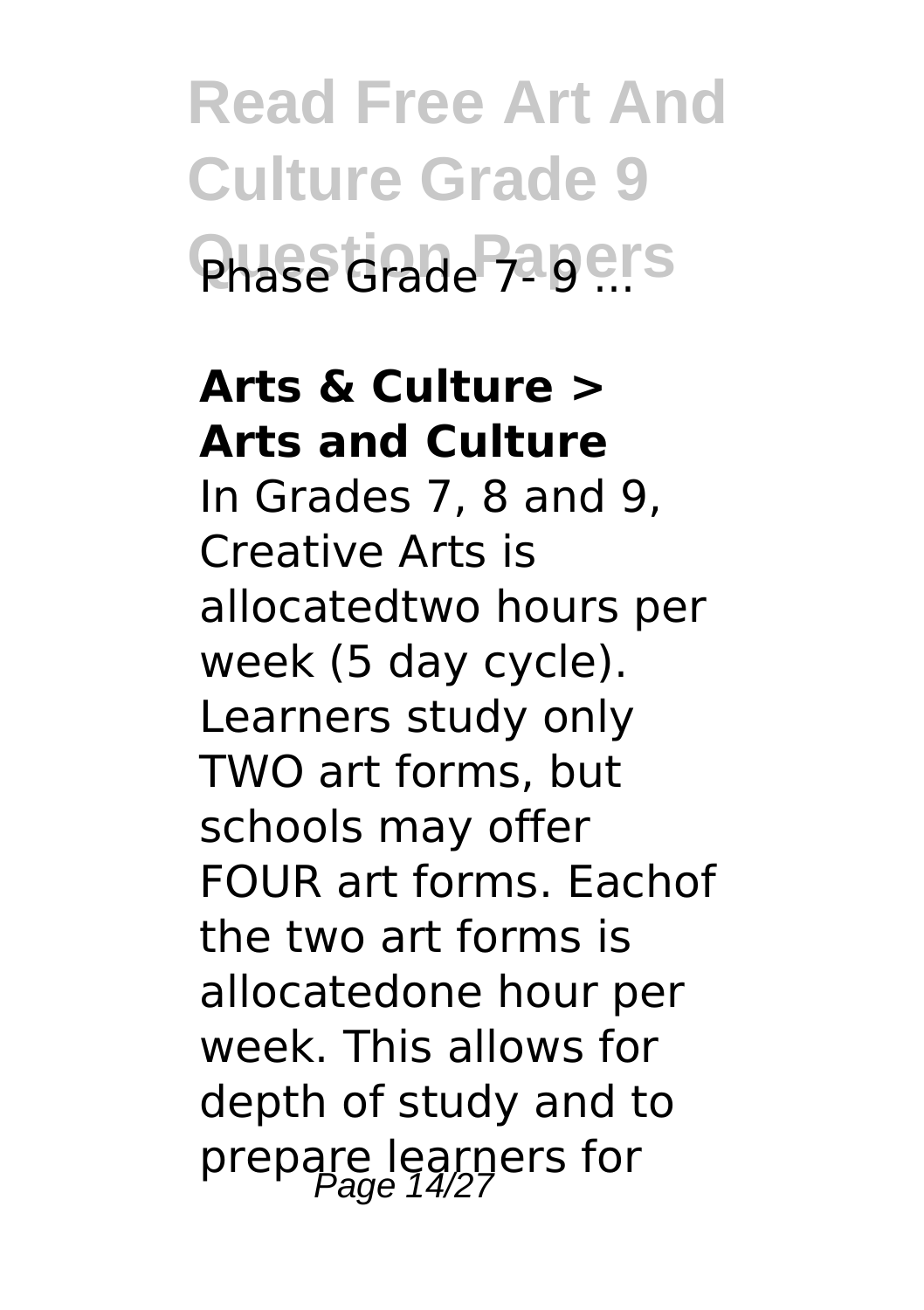**Read Free Art And Culture Grade 9 Question Papers** arts subject choices in Grade 10 to Grade 12.

#### **NCS CAPS SENIOR PHASE Grades 7-9 CREATIVE ARTS**

Google Arts & Culture features content from over 2000 leading museums and archives who have partnered with the Google Cultural Institute to bring the world's treasures online.

# Google Arts &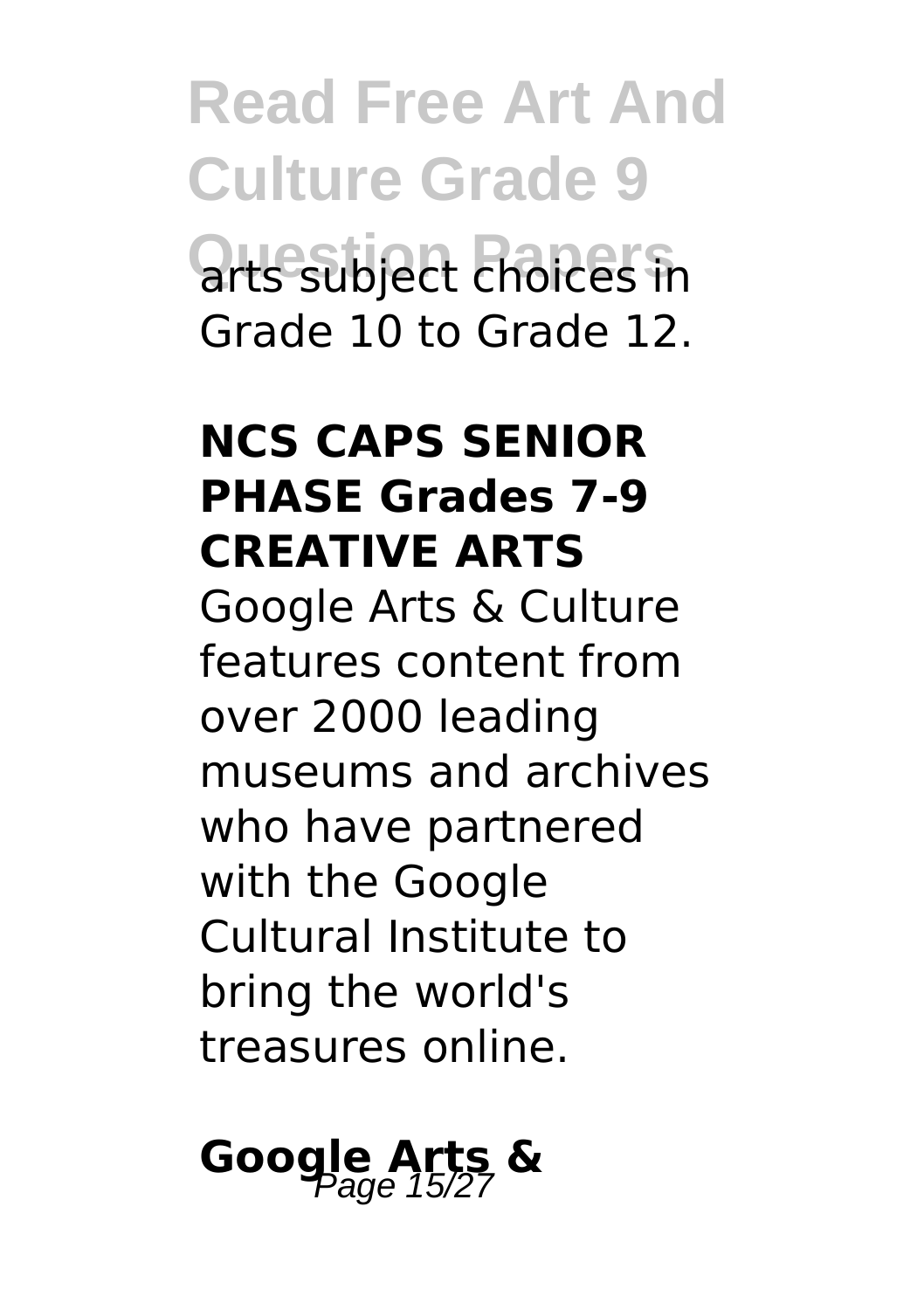**Read Free Art And Culture Grade 9 Question Papers** Grade 9 & 10 Grade 11 Grade 12 AWD4M Investigative Workbooks SHSM Visual Art & Media Grade 9 & 10 Class Notes ... elements of a rt\_\_\_principles\_of\_desig n.pdf: File Size: 39 kb: File Type: pdf: Download File. artrules.pdf: File Size: 26 kb: File Type: pdf: Download File

# **Grade 9 & 10 Class**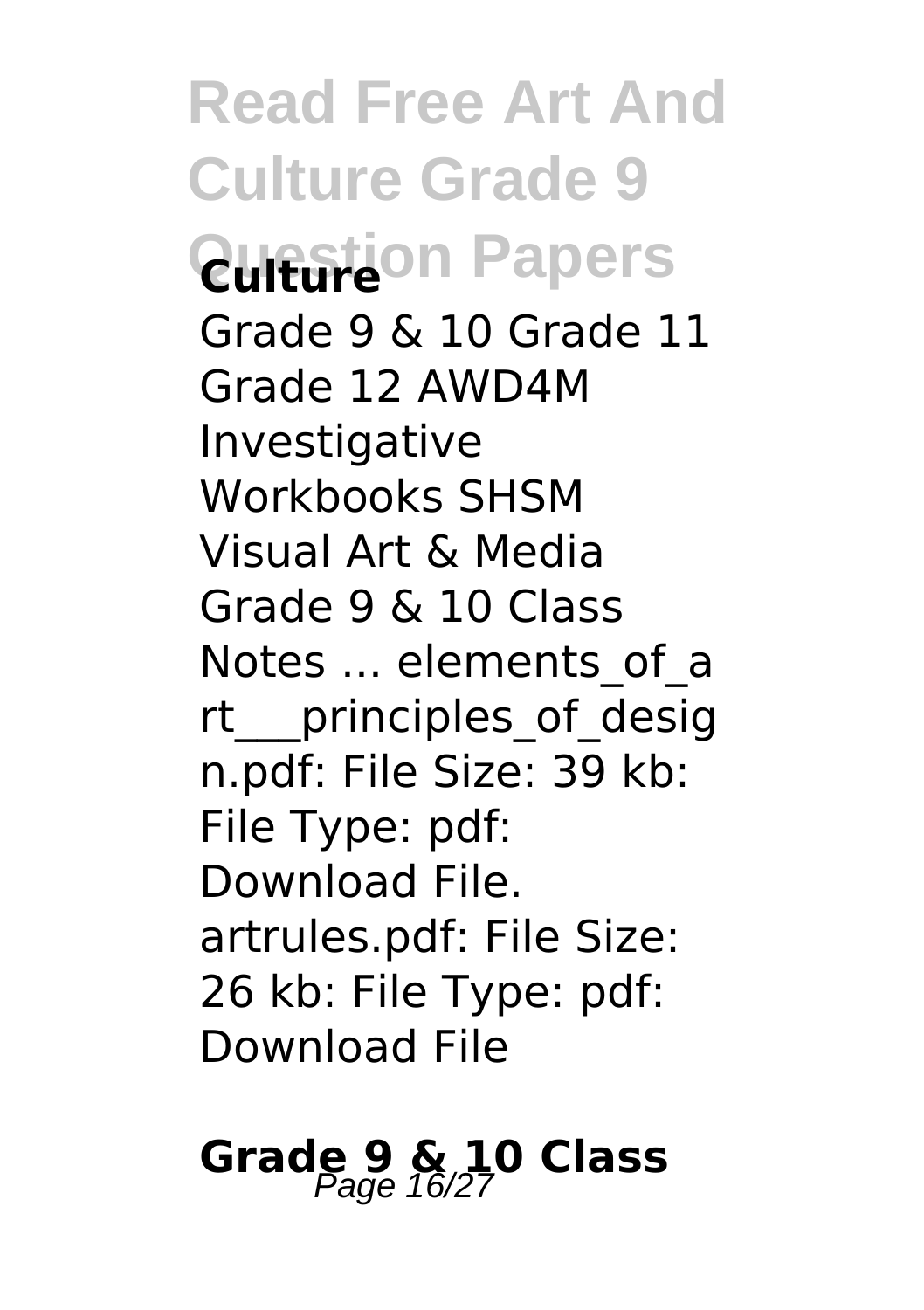**Read Free Art And Culture Grade 9 Notestign Papers Visual Art** CREATIE ARTS GRADES 7-CAPS 3 SECTION 1: INTRODUCTION TO THE CURRICULUM AND ASSESSmENT POLICy STATEmENT 1.1 BaCKGround The National Curriculum Statement Grades R-12 (NCS) stipulates policy on curriculum and assessment in the schooling sector. To improve implementation, the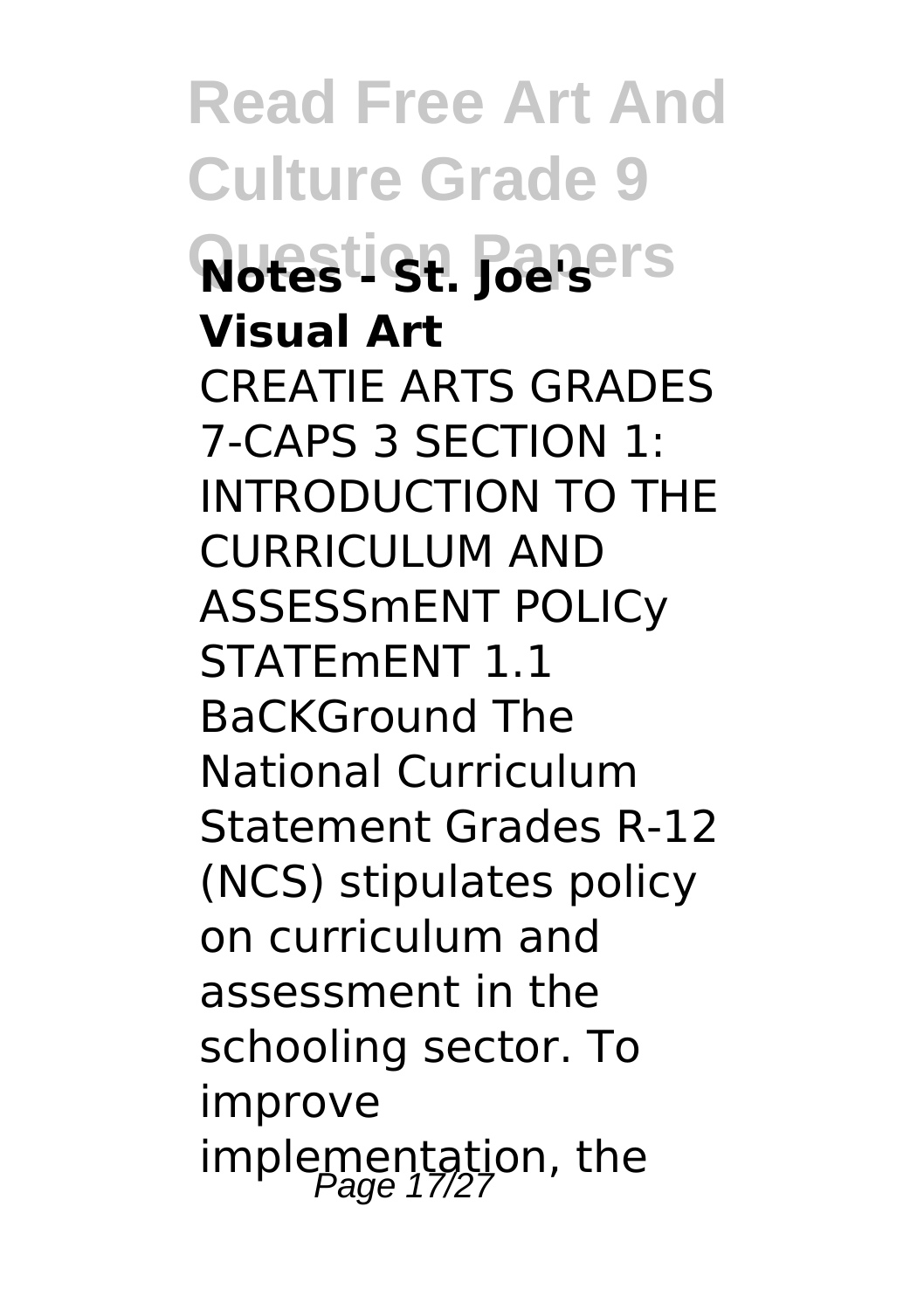**Read Free Art And Culture Grade 9** National Curriculum<sup>s</sup> Statement was amended, with the amendments coming into

### **Curriculum and Assessment Policy Statement CREATIVE ARTS**

Arts syllabus Grades 8 - 9, NIED 2015 3 Roleplay, mime, dramatization and art work are used as part of learner-centred teaching methods in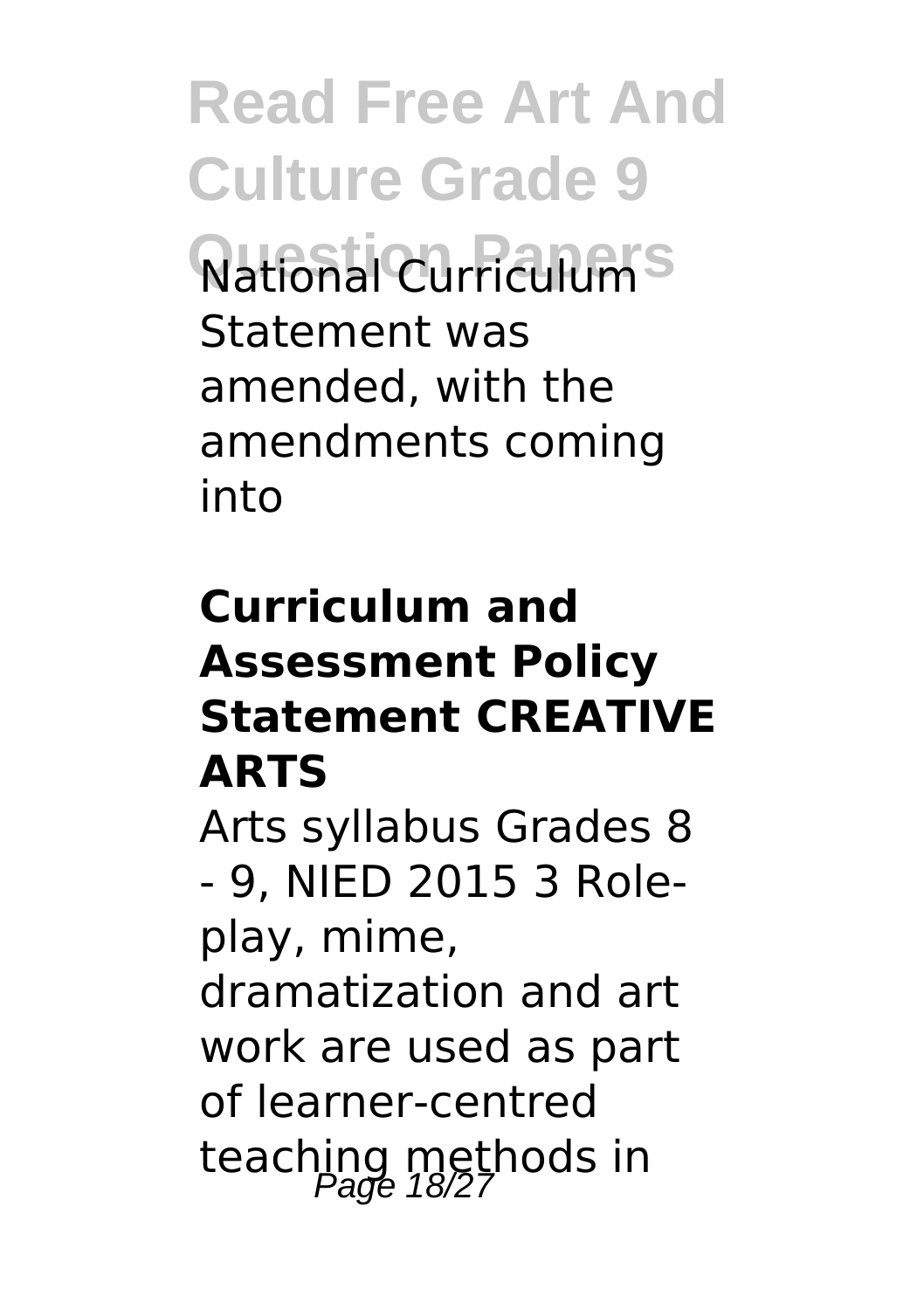**Read Free Art And Culture Grade 9 Questiblects**. Developing the learners' skills in these areas, Arts will help improve their learning when using them in other subjects and thus enhance learning across the curriculum.

### **MINISTRY OF EDUCATION, ARTS AND CULTURE**

11th Grade Arts Lesson Plans Fairy Tale Fun. Length of Time: Varies depending on grade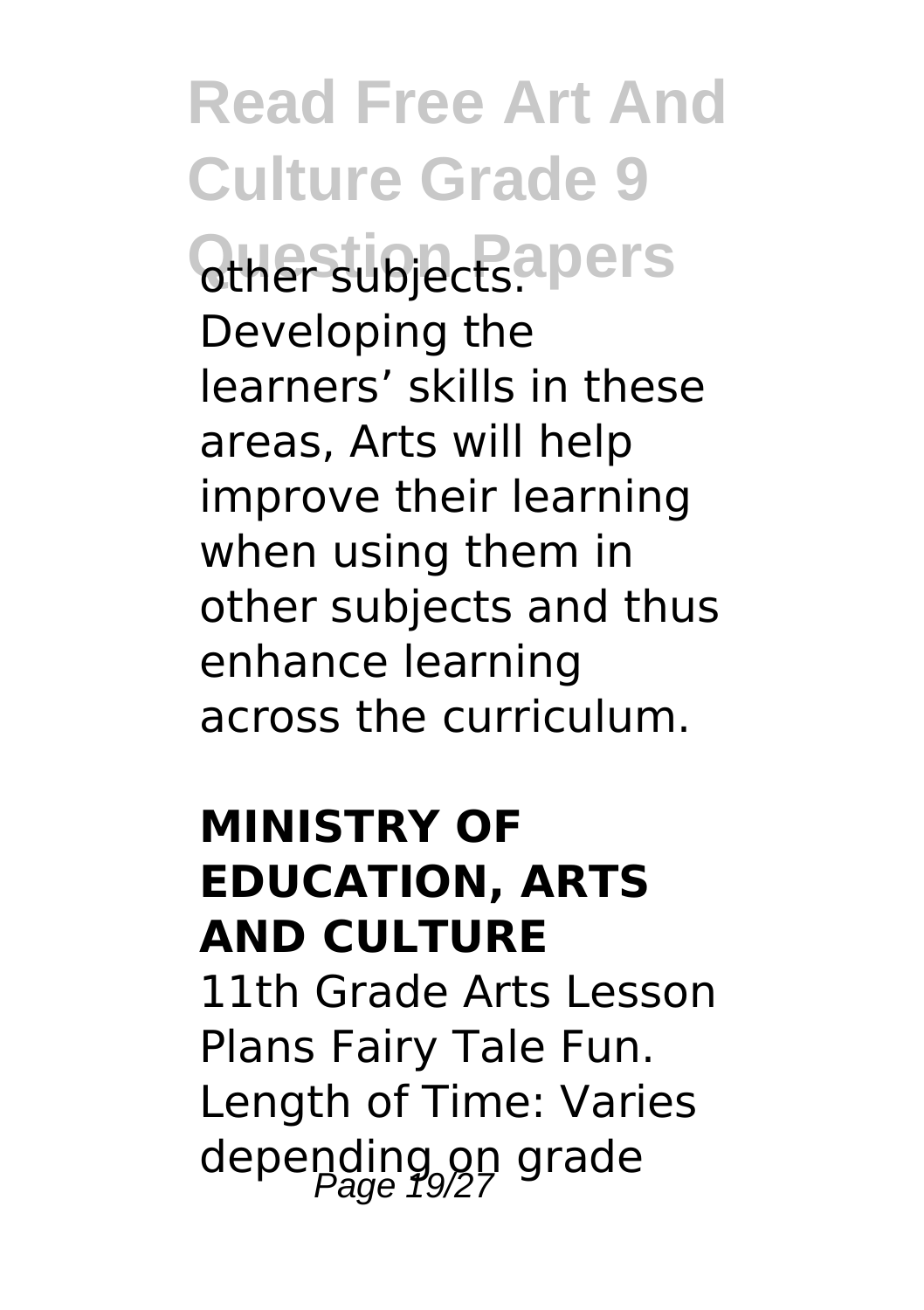**Read Free Art And Culture Grade 9** level and depth of IS project. In this performing arts lesson, students will rewrite a well-known fairy tale to include a great deal of dialogue and then act out that fairy tale (creation of props is optional as is taping the performance). ...

### **Arts Lesson Plans | Teacher.org** 9 Grade OS1001306 PHOTOCOPIABLE ShutersTOP CLASS<br>Page 20/27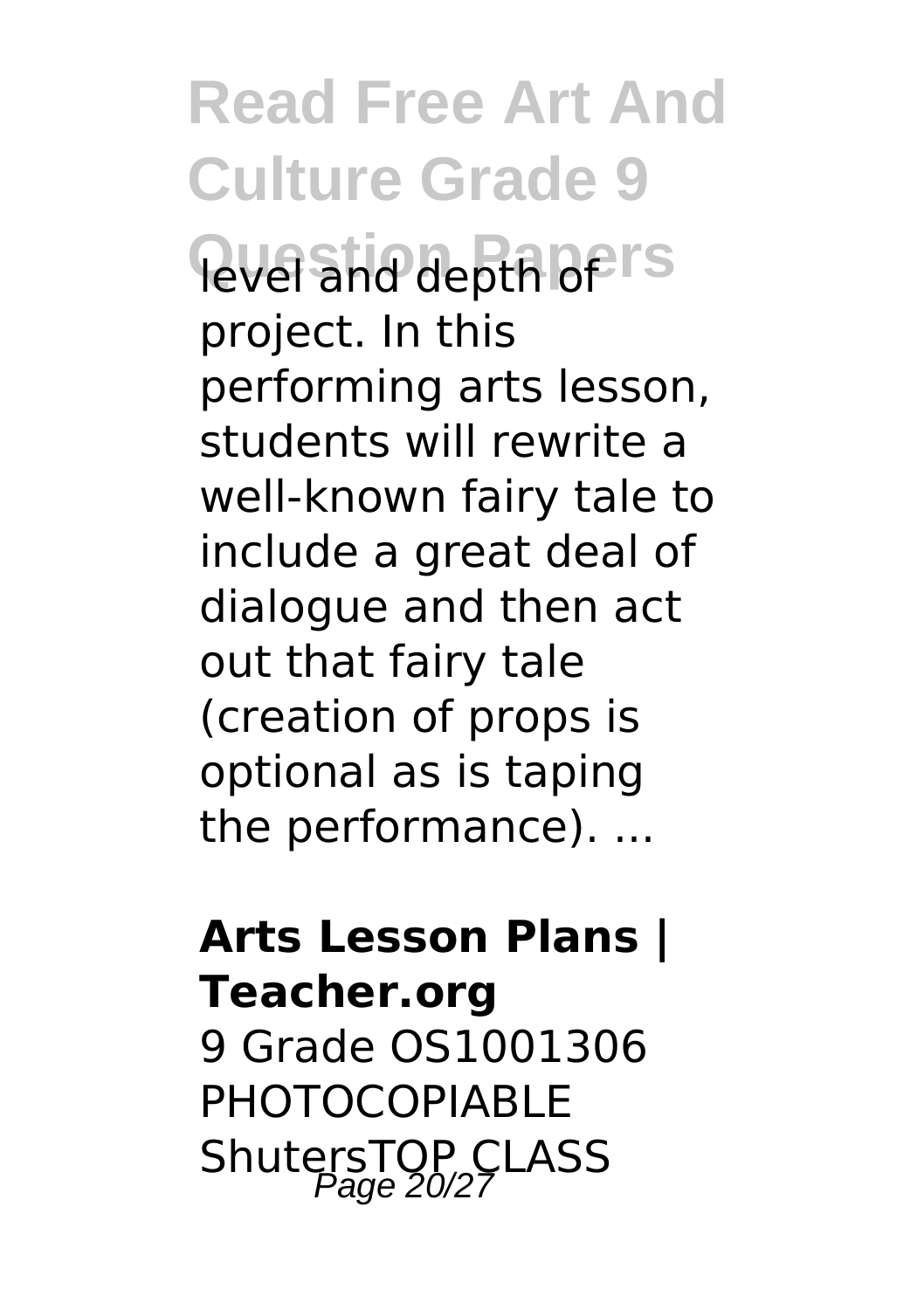**Read Free Art And Culture Grade 9 Question Papers** Creative Arts. 2 Grade 9 TERM 1 – DANCE WEEK UNIT ACTIVITY TOPIC PAGE REF RECORDING REFLECTION 1 DANCE PERFORMANCE 1.1 Spinal warm-up TG - P4 LB - P2 1.2 Arm reaches and swings TG  $-$  P4  $\overline{1}$  R  $-$  P6 1.3 Front and side lunges TG - P5

#### **Shuters TOP CLASS**

The arts worksheets teach your child about performing arts, visual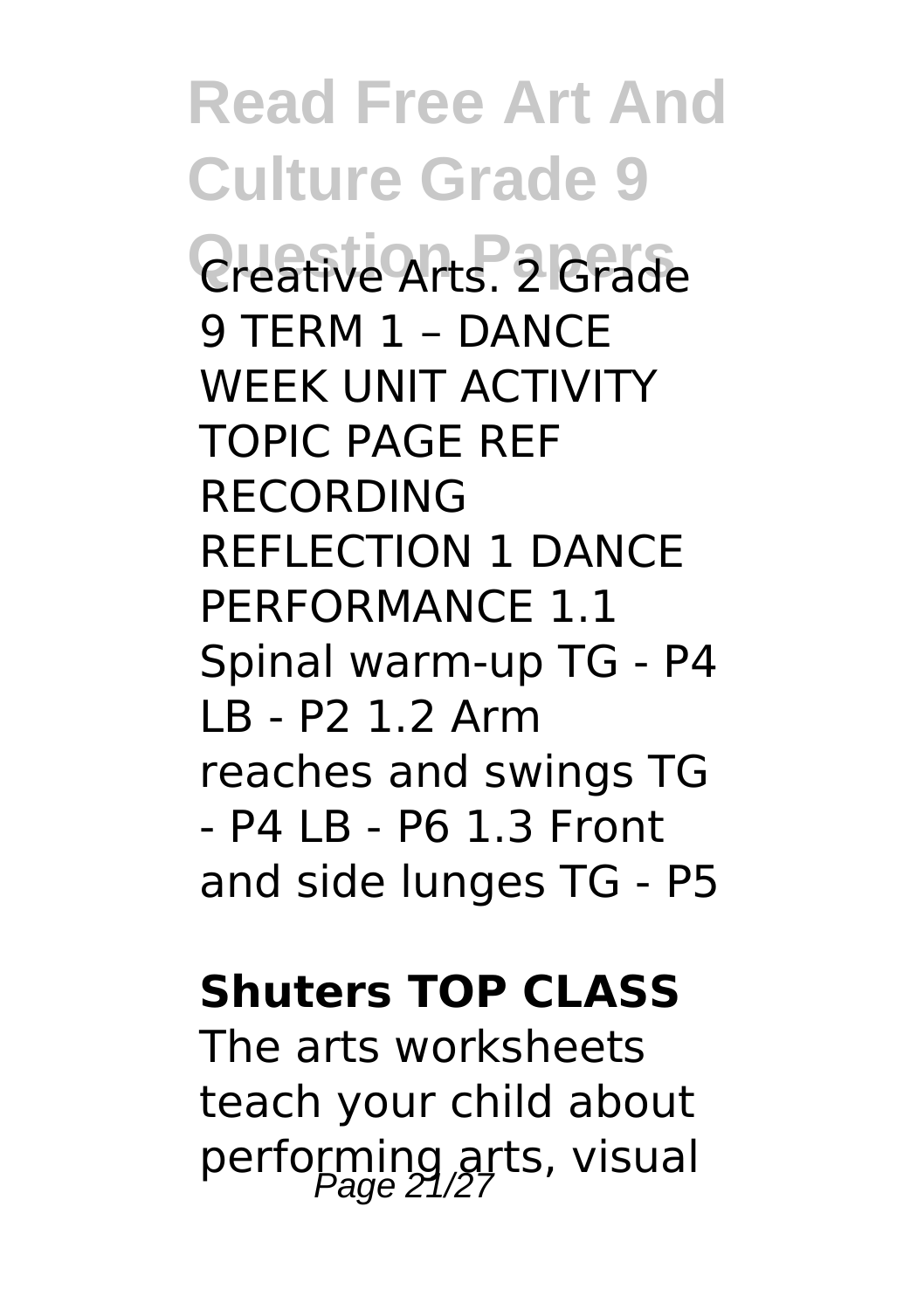**Read Free Art And Culture Grade 9** arts, and art history.<sup>S</sup> Try the arts worksheets with your young artist.

### **The Arts Worksheets & Free Printables | Education.com** ARTS LEARNER'S MATERIAL GRADE 9 Unit 1 W e s t e r n C l a s s i c a l A r t s T r a d i t i o n s Page 158 Sculptures from the Classical Period Greek Sculptures Early Greek sculptures were tense and stiff, their bodies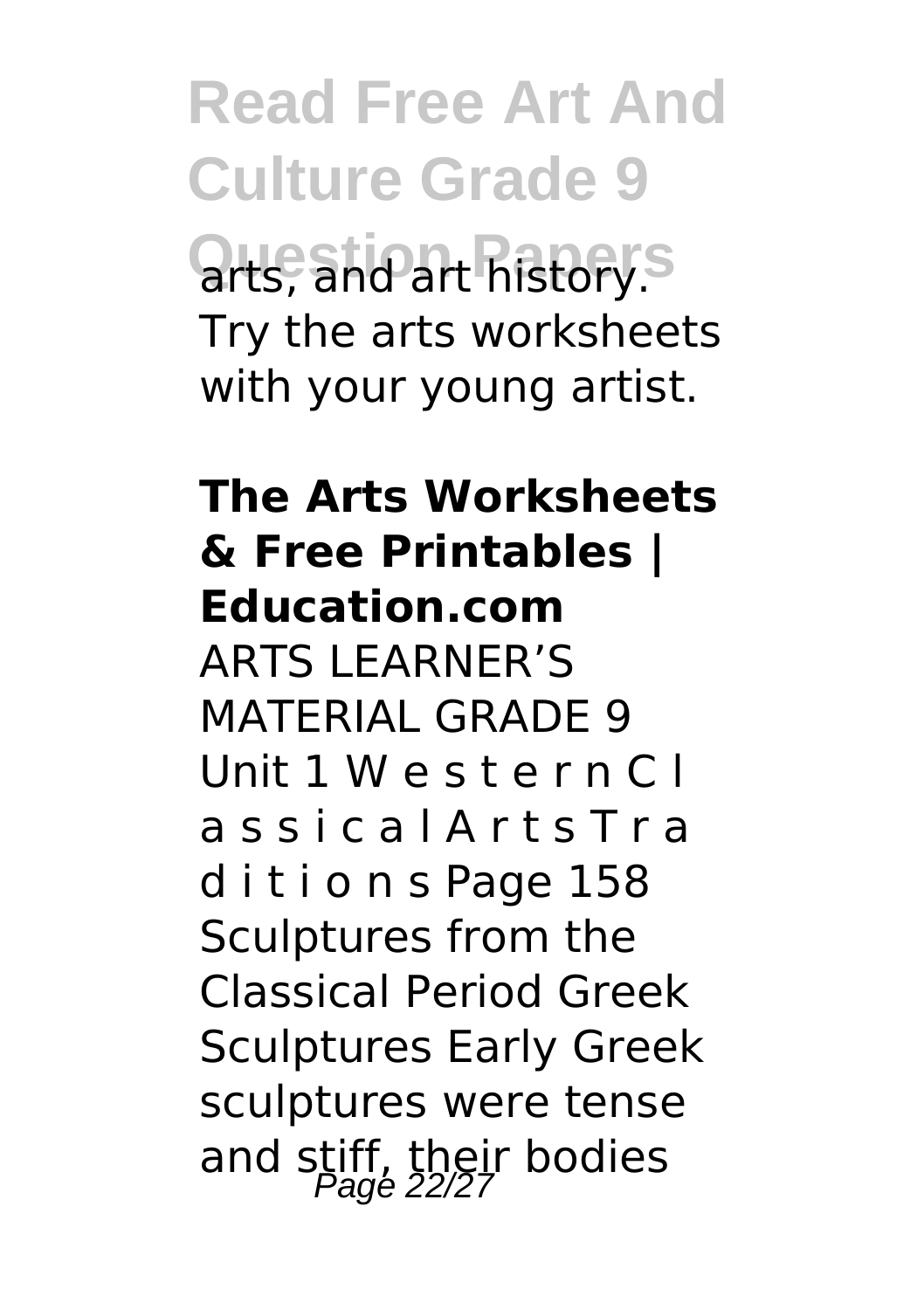**Read Free Art And Culture Grade 9 Question Papers** were hidden within enfolding robes.After three centuries of experiments, Greek sculptures had finally evolved and showed all the points of human anatomy and proportion.

### **K TO 12 GRADE 9 LEARNER'S MATERIAL IN ARTS** Curriculum Statements Grade R-9, National Assessment Guidelines and Provincial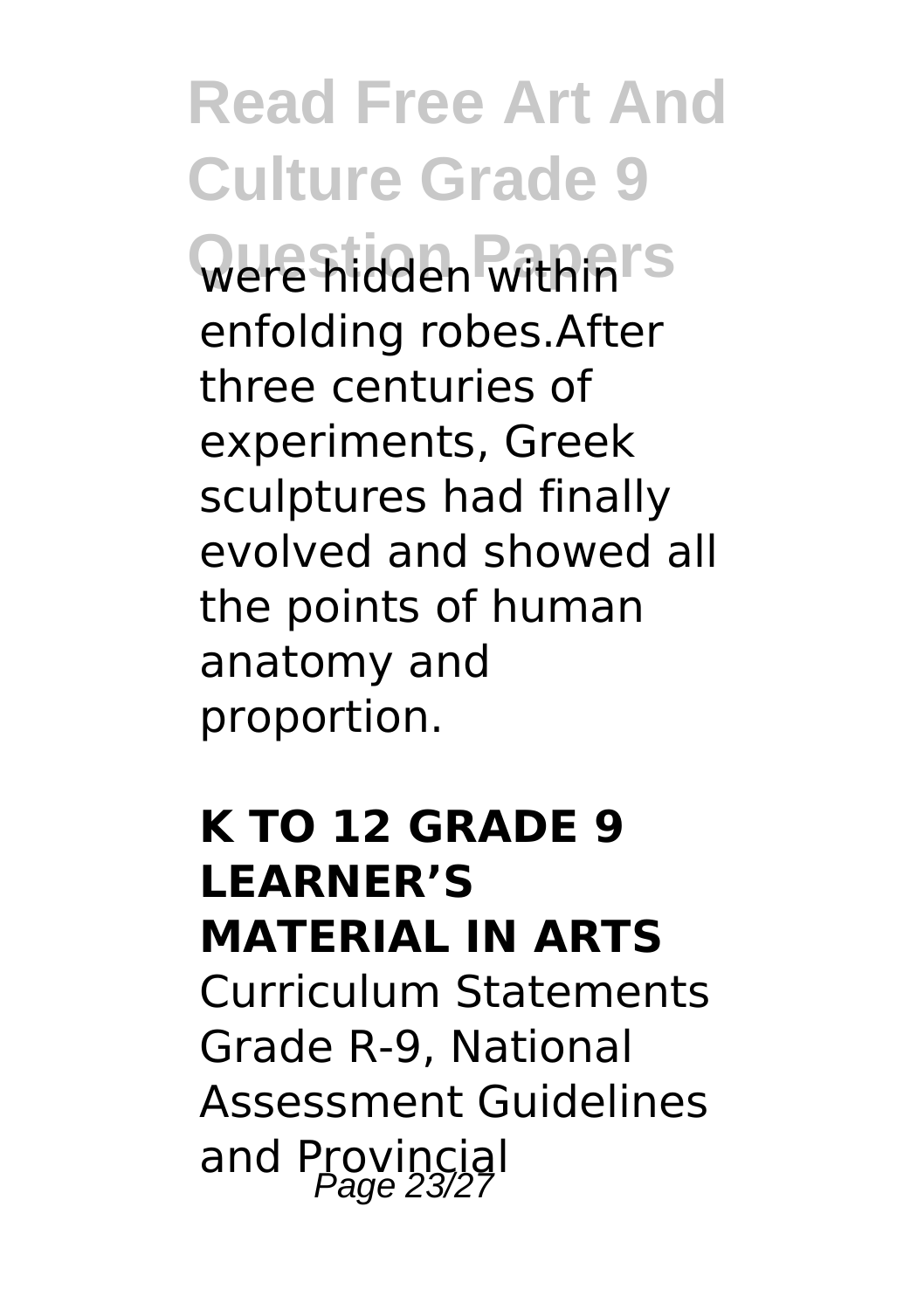**Read Free Art And Culture Grade 9 Question Papers** Assessment Guidelines. It should be borne in mind that Arts and Culture deals mainly with four Arts Disciplines which are: Music, Visual Arts, Dance and Drama. Some aspects of Culture are dealt with under the Composite Assessment Standards.

**Province of the Eastern Cape DEPARTMENT OF EDUCATION**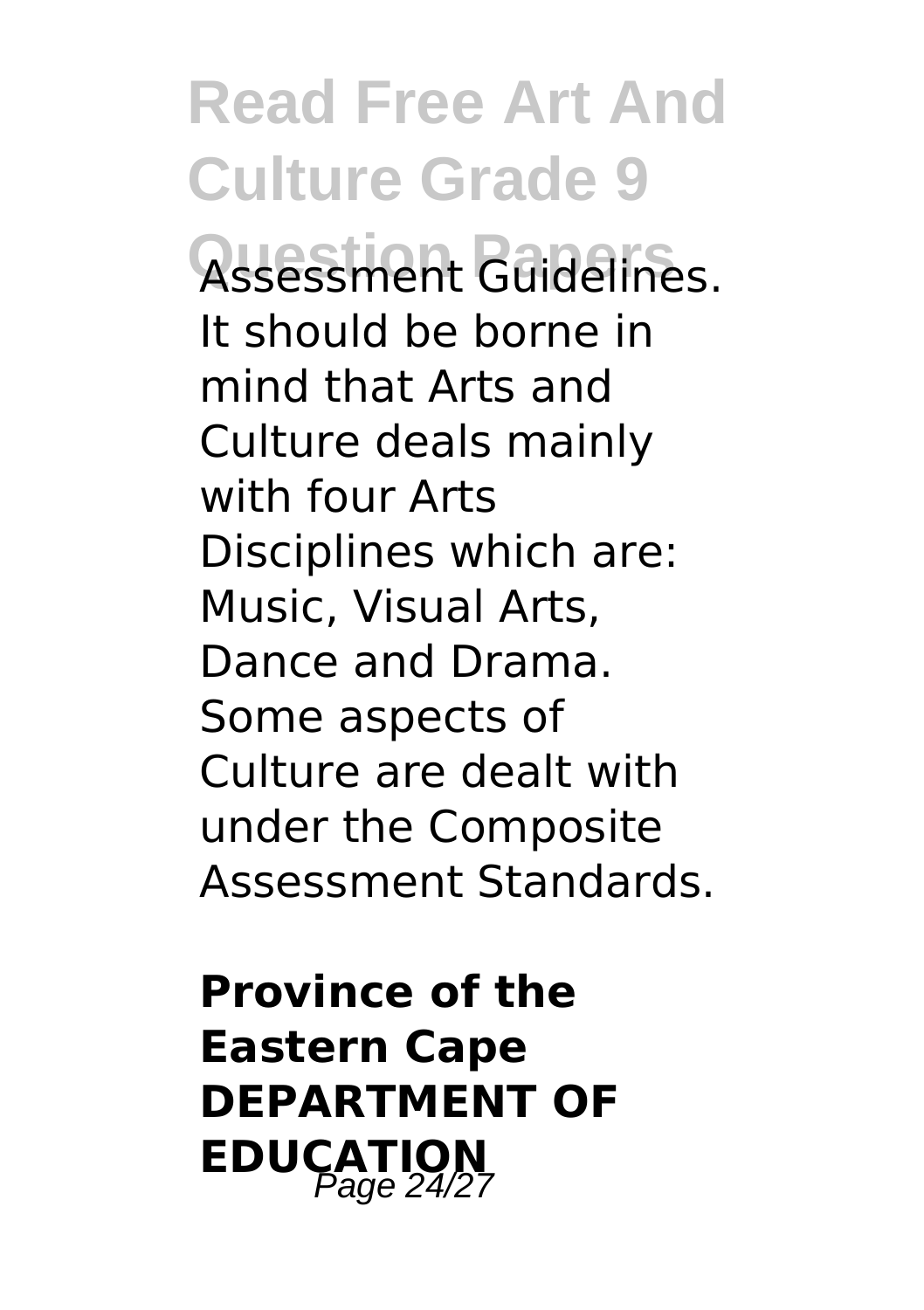**Read Free Art And Culture Grade 9 Question Papers** 3.1. G9 3.2. D9 3.3. E9 3.4. F9 3.5. A9 (5) QUESTION 4 4.1. Idiophones Is the musical instrument that resonates with sound when it is hit, shaken or scraped. 9 4.2. Dialogue is a conversation between two characters In a play 9 4.3. Comedy is a funny play that makes the audience laugh. 9 4.4.

### **CREATIVE ARTS** Page 25/27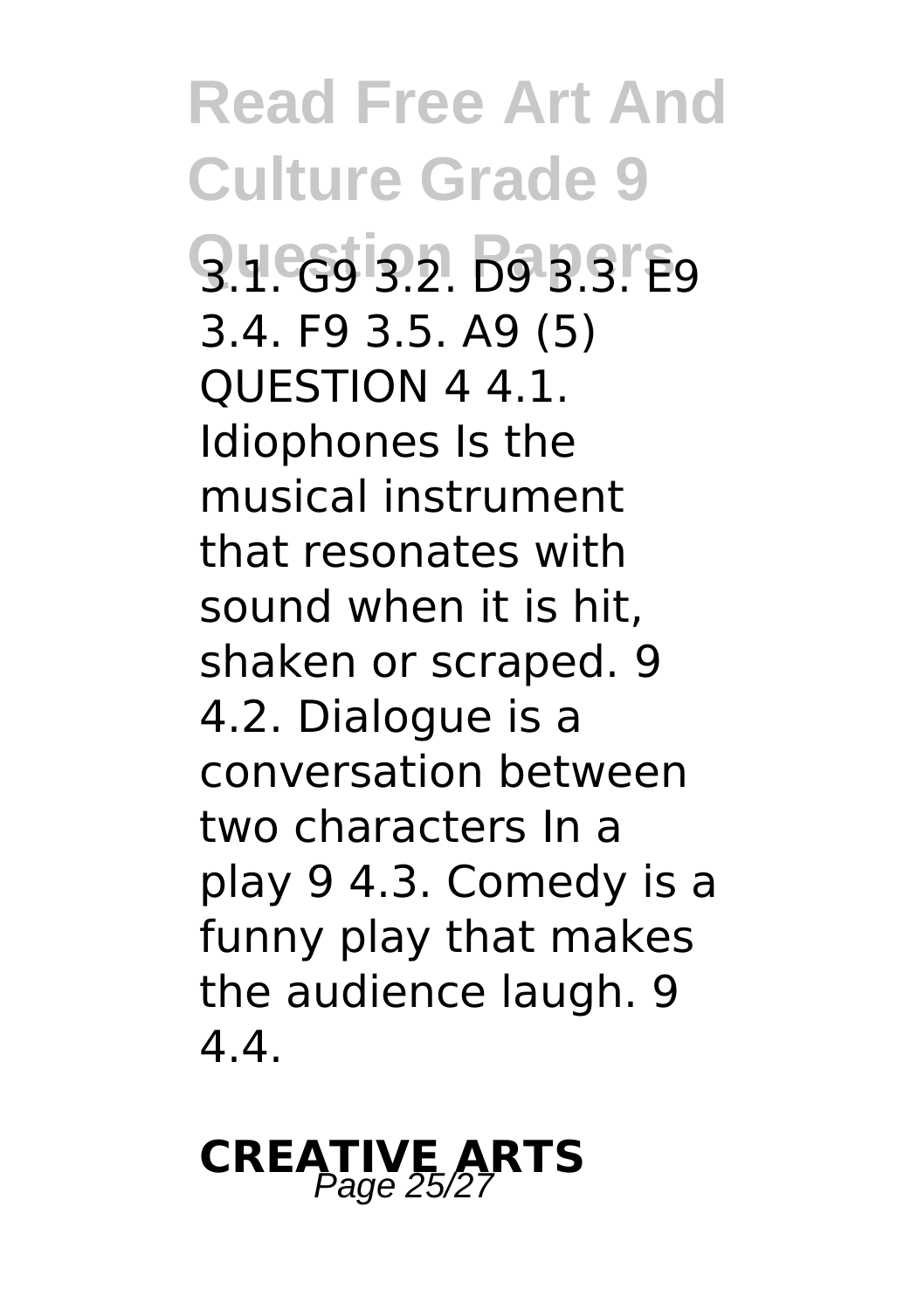**Read Free Art And Culture Grade 9 BRAMA**ON Papers **ASSESSMENT TASK NOVEMBER 2014 GRADE 8** Memorandum Arts And Culture Grade 9 cbse golden guide grade 10 pdf download sampleculture org. unnumbered memoranda – department of education – central. provincial sales tax pst province of british columbia. part 8 regulations policies